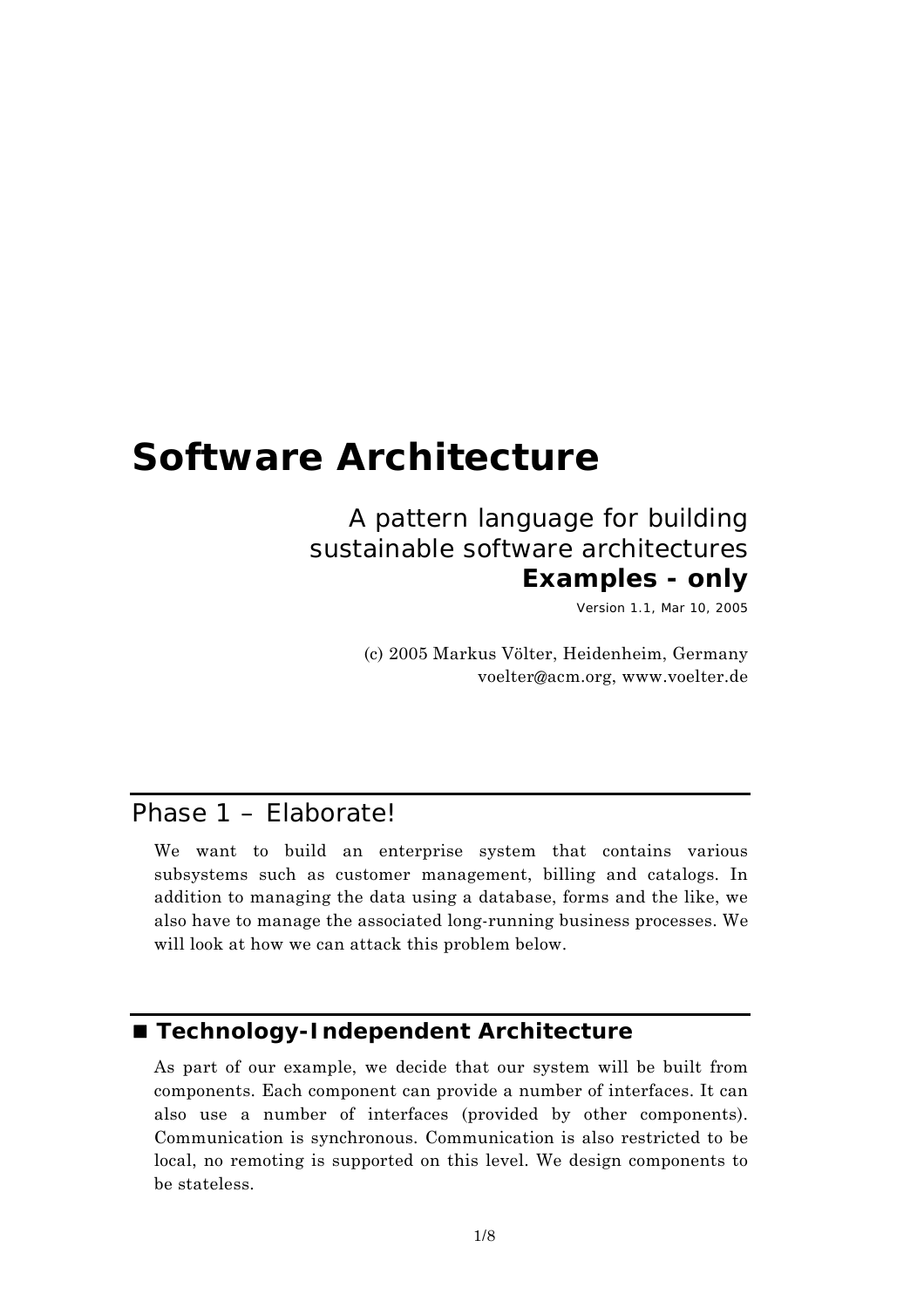In addition to components, we also explicitly support business processes. These are modeled as a state machine. Components can trigger the state machine by supplying events to them. Other components can be triggered by the state machine, resulting in the invocation of certain operations. Communication to/from processes is asynchronous. Remote communication is supported.

#### **Programming Model**

The programming model uses a simple IOC approach à la Spring to define component dependencies on an interface level. An external XML files takes care of the configuration of the instances. The following piece of code shows the implementation of a simple example component. Note how we use Java 5 annotations

```
public @component class ExampleComponent 
   implements HelloWorld {// provides HelloWorld 
  private IConsole console; 
  public @resource void setConsole( IConsole c ) { 
    this.console = c; // setter for console 
  } // component 
  public void sayHello( String s ) { 
    console.write( s ); 
  } 
}
```
The process states are implemented using the State pattern (from the GoF) book. Processes engines are components like any other. For the triggers, they provide an interface that contains only void operations (which can easily be sent asynchronously). They also define interfaces with the actions (also implemented as void methods, for the same reason) that those components can implement that want to be notified of state changes. The following code shows the skeleton of a component that hosts a state machine; it has two triggers (T1 and T2) and calls a single action on a resource component. It also has one guard that needs to be evaluated.

```
public @process class SomeProcess 
                  implements ISomeProcessTrigger { 
   private IHelloWorld resource; 
   public @resource void setResource( IHelloWorld w ) { 
     this.resource = w; 
   } 
   public @trigger void T1( int procID ) {
```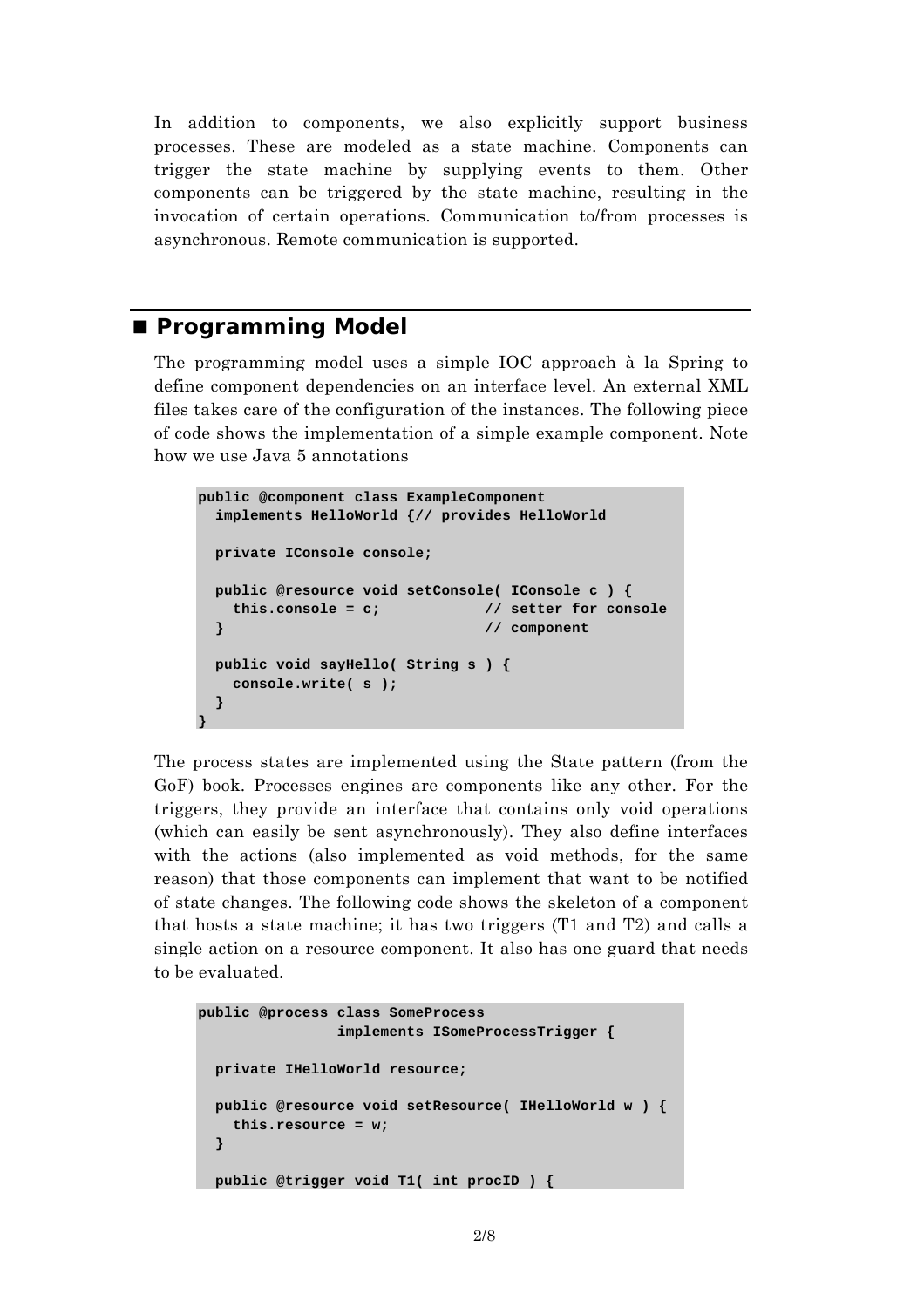```
 SomeProcessInstance i = loadProcess( procID ); 
     if ( guardG1() ) { 
       // advance to another state… 
     } 
   } 
   public @trigger void T2( int procID ) { 
     SomeProcessInstance i = loadProcess( procID ); 
     // … 
     resource.sayHello( "hello" ); 
   } 
}
```
The actual process instance is loaded by the process component upon a received trigger. Triggers (and as a consequence, the respective interface) contain a unique process ID.

#### **Technology Mapping**

For the remote communication between business processes we will use web services. Since we transport rather simple trigger events implemented as asynchronous *oneway* methods, the mapping to the technology is trivial. So, from the business interfaces such as IHelloWorld, we generate a WSDL file, as well as the necessary endpoint implementation. Of course we don't implement all the technology ourselves – we use on of the many available web service frameworks.

The infrastructure for running the application itself will be kept as simple as possible, i.e. Spring will be used as long a no advanced load balancing and transaction policies are required. The following is the spring configuration file for this simple example.

```
<beans> 
   <bean id="proc" class="somePackage.SomeProcess"> 
     <property name="resource"> 
        <ref bean="hello"/> 
     </property> 
   </bean> 
   <bean id="hello" 
         class="somePackage.ExampleComponent"> 
     <property name="console"> 
       <ref bean="cons"/> 
     </property> 
   </bean> 
   <bean id="cons" class="someframework.StdOutConsole"> 
</beans>
```
Once this becomes necessary, we will use Stateless Session EJBs. The necessary code to wrap our components inside beans is easy to write. So, for each bean, we write a remote/local interface, an implementation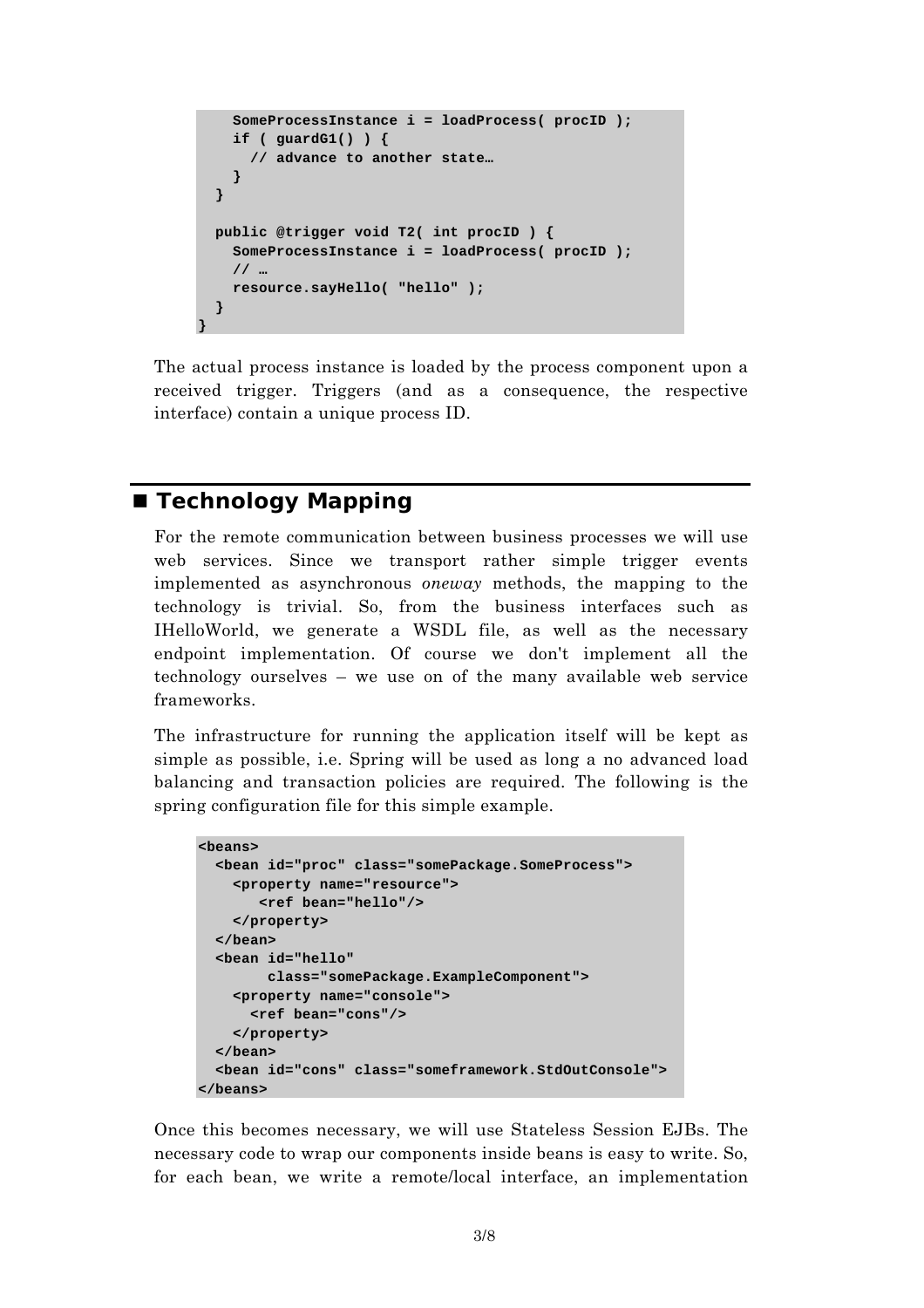class that wraps our own implementation, as well as a deployment descriptor.

Persistence for the process instances – like any other persistent data – is managed using Hibernate. To make this possible, we create a data class for each process. It contains the id of the process's current state, as well as the values of the context attributes. Since this is a normal value object, using Hibernate to make it persistent is straight forward.

#### ■ Mock Platform

Since we are already using a PROGRAMMING MODEL that resembles Spring, we use the Spring container to run the application components locally. Stubbing out parts is easy based on Springs XML configuration file. Since persistence is something that Hibernate takes care of for us, the MOCK PLATFORM simply ignores the persistence aspect.

#### **Vertical Prototype**

The vertical prototype includes parts of the customer and billing systems. Both kinds of interactions are required here. For creating an invoice, the billing system uses normal interfaces to query the customer subsystem for customer details. The invoicing process – incl. payment receipt and optional reminder management is based on a long-running process.

A scalability test was executed and resulted in two problems: For short running processes, the repeated loading and saving of persistent process state had become a problem. A caching layer was added. Second, webservice based communication with process components was a problem. Communication was changed to CORBA for remote cases that were inside the company – the external processes are still based on web services. Note that the application code did not have to be changed, only the adapters that mapped the logical communication to web services had to be extended to use CORBA.

### Phase 2 – Iterate!

There was the idea to use Spring not just as the MOCK PLATFORM, but also for the production environment. However, as a consequence of new requirements, this has become infeasible. Spring does not support two important features: Dynamic installation/de-installation of components, and isolations of components from each other, specifically with regards to using different classloaders. Both of these problems arose as a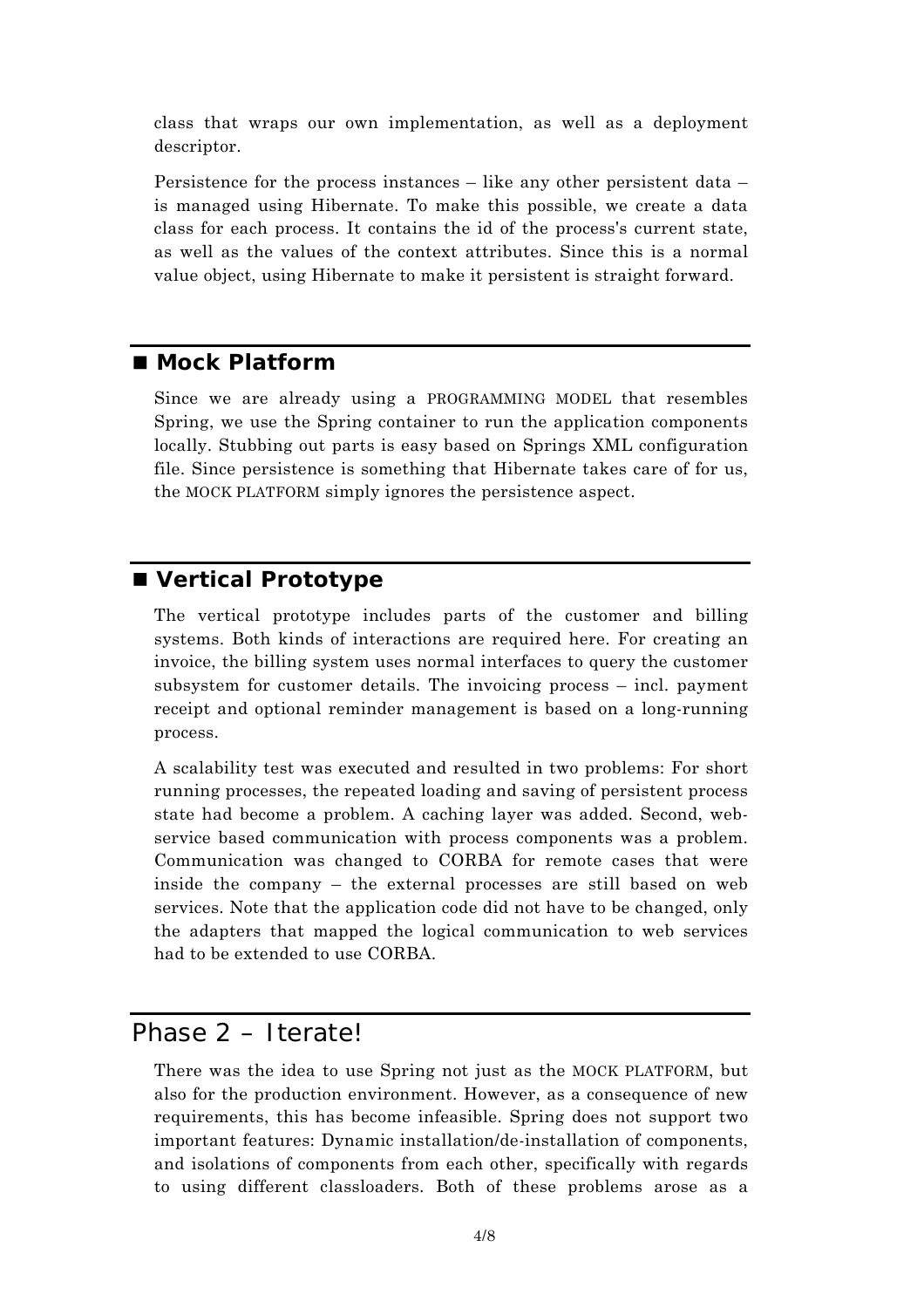consequence the additional non-functional requirement that several versions of the same component have to run in one system.

As a consequence, the Eclipse platform has been chosen as the new execution framework. The PROGRAMMING MODEL did not change; the TECHNOLOGY MAPPING, however had to be adapted.

# Phase 3 – Automate!

#### ■ Architecture Metamodel

The metamodel for the system is shown below, it is rendered as a MOF model1. It is interesting to see that even the container is modular with respect to its services. Characteristics (special kinds of interfaces) are used to mark components with respect to the services they require. A container service (such as persistence of lifecycles) will take care of components that have a specific characteristic.



<sup>1</sup> In case you think it looks like UML: this is true, since UML and MOF share a common core.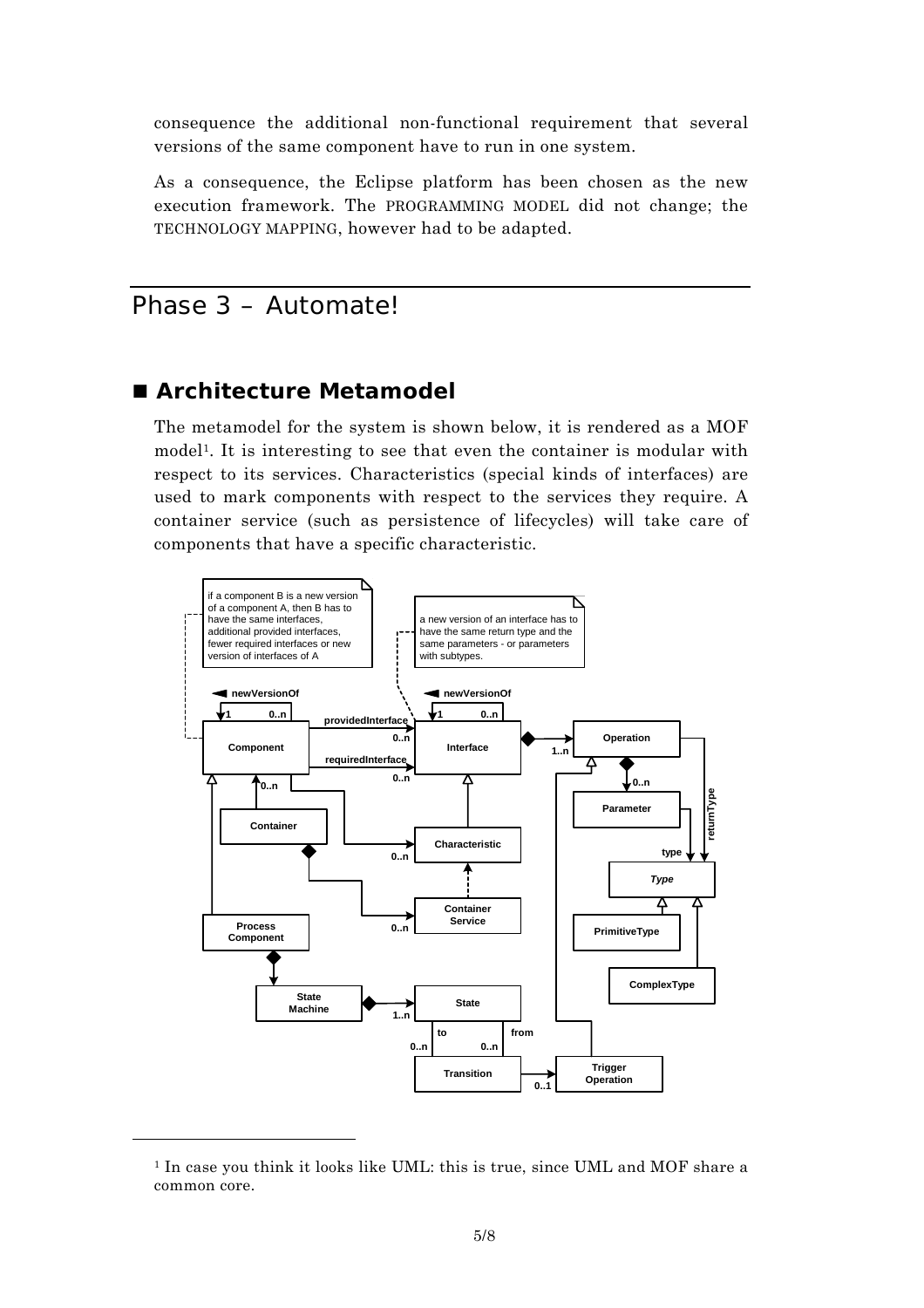Example models (at least some) are shown in the DSL-BASED PROGRAMMING MODEL pattern.

### ■ Glue Code Generation

Our scenario has several useful locations for glue code generation.

- We generate the Hibernate mapping files
- We generate the web service and CORBA adapters based on the interfaces and data types that are used for communication. The generator uses reflection to obtain the necessary type information.
- Finally, we generate the process interfaces from the state machine implementations.

In the PROGRAMMING MODEL, we use Java 5 annotations to mark up those aspects that cannot be derived by using reflection alone. Annotations can help a code generator to "know what to generate" without making the programming model overly ugly.

#### ■ DSL-based Programming Model

There are at least two rather obvious places, where using a DSL makes a lot of sense. One place is components, interfaces and dependencies. Describing this aspect in a model has two benefits: First, the GLUE CODE GENERATION can use a more semantically rich model as its input, and the model allows for very powerful MODEL-BASED ARCHITECTURE VALIDATION (see below).



From these diagrams, we can generate a skeleton component class as well as all the necessary interfaces. Developers simply inherit from the generated skeleton and implement the operations defined by the provided interfaces.

A second place is the processes. Here, the necessary state machines can be "drawn" using UML state machines. This is much simpler than coding the State pattern manually. To integrate processes with the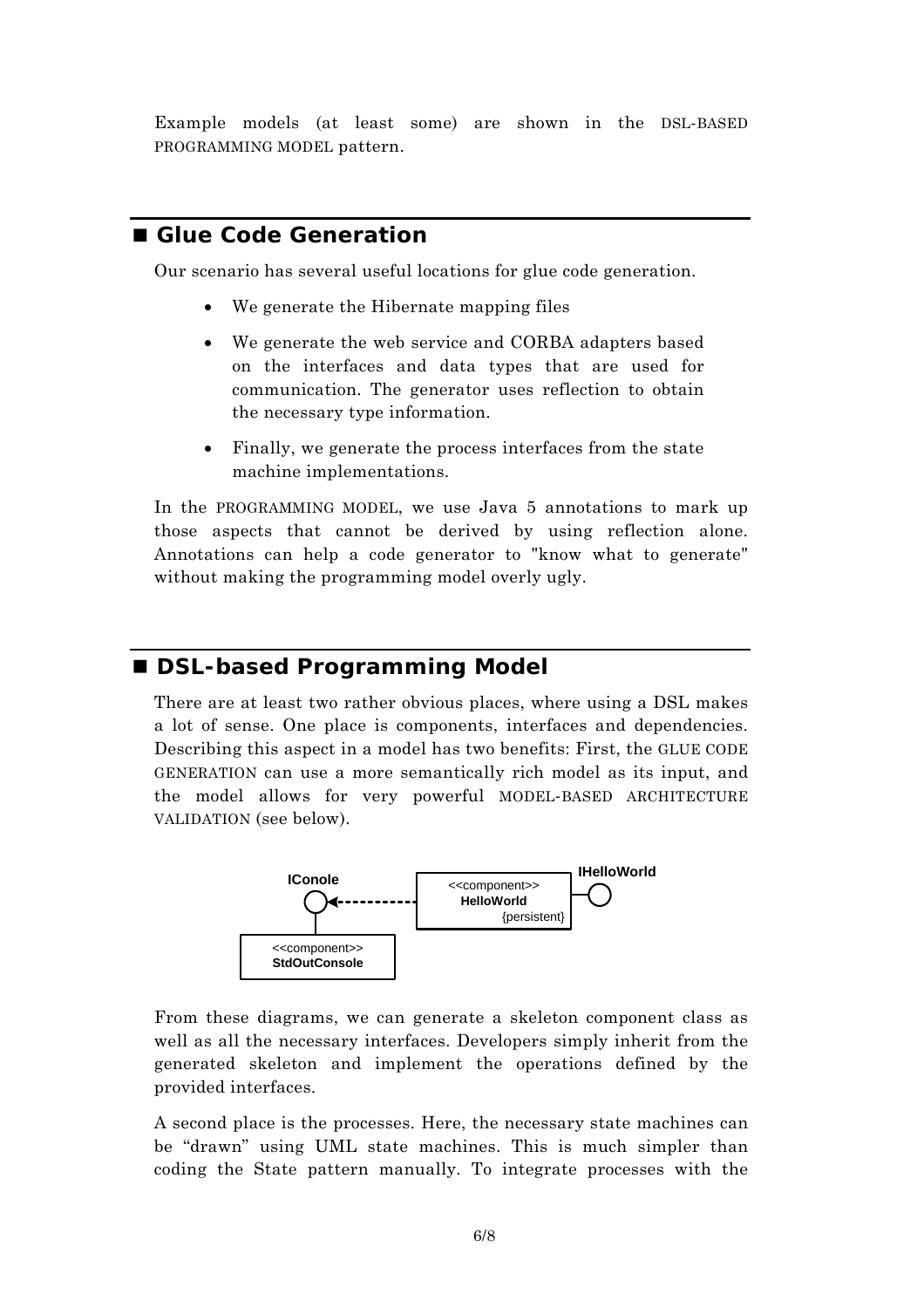other components (e.g. those that use the processes) can easily be rendered by "black-boxing" the state machine with a component and using it in component diagrams. The component is derived from the state chart automatically.



Verifying the consistency of these models and generating the necessary code is standard, and no particular problem with today's tools.

### ■ Model-Based Architecture Verification

Since this system will be built by a large number of developers, architectural constraint checking is essential. A number of basic model checks are done, for example, that for triggers in processes there is a component that calls the trigger. Other checks include dependency management. It is easy to detect circular dependencies among components. Also, components are assigned to layers (app, service, base) and dependencies are only allowed in certain directions. The IOCprogramming, combined with the fact that the component signature is generated from the model prevents developers from creating dependencies to components that are not described in the model – and in the model, invalid dependencies can be detected easily.

Another really important aspect in our example system is evolution of interfaces. Take a look at the following diagram: